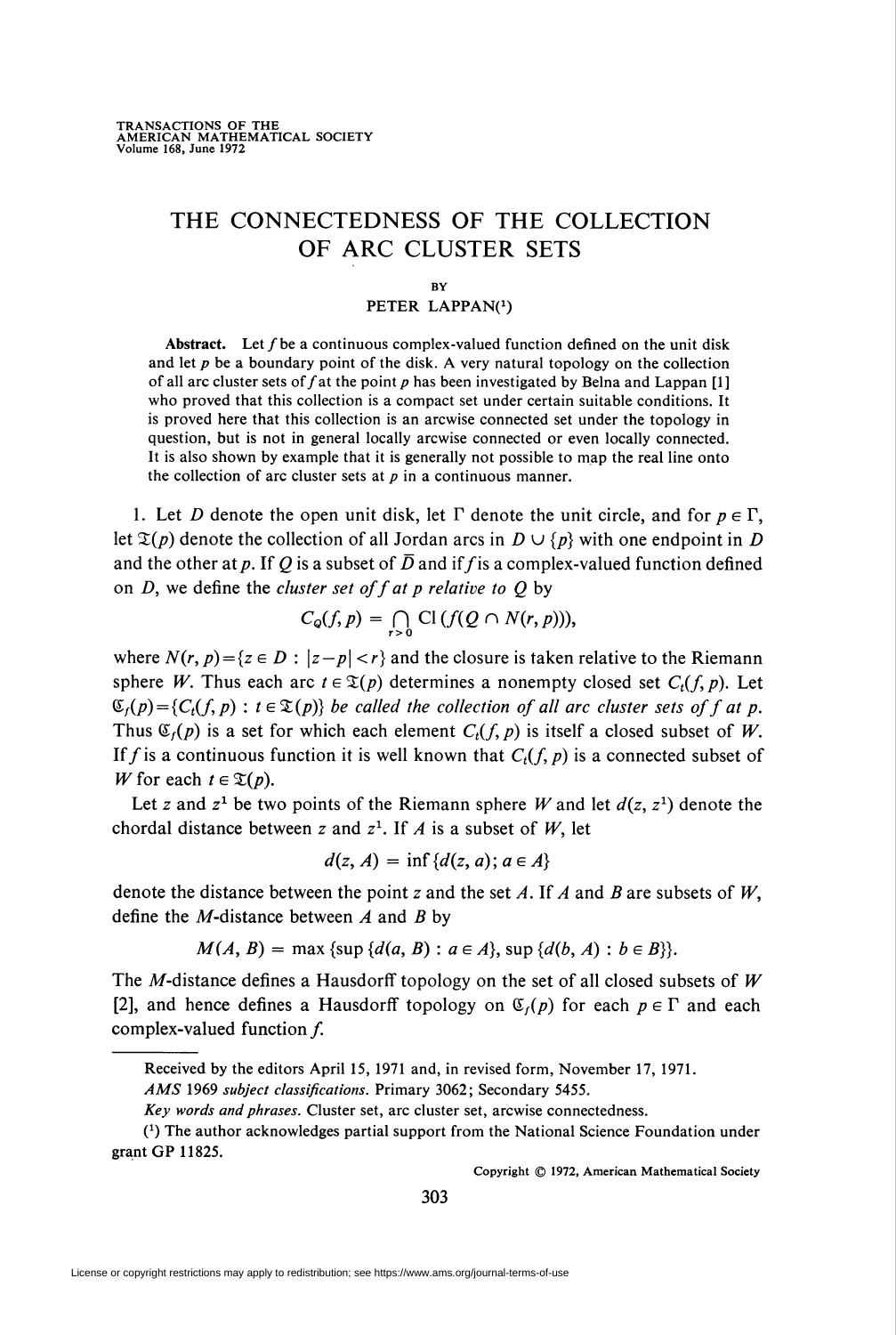Lappan [3] has proved that if f is a continuous function in D then, for each  $p \in \Gamma$ ,  $\mathfrak{C}_f(p)$  is either a singleton or else has continuum many elements. Belna and Lappan [1] have proved that if f is a continuous function in D and if  $p \in C$  is not an ambiguous point in the sense of Bagemihl then  $\mathfrak{C}_f(p)$  is a compact set in the M-topology. In particular, this means that if f is continuous then  $\mathfrak{C}_f(p)$  is compact for all but a countable set of points  $p \in \Gamma$ . In this paper we will consider connectedness properties for the set  $\mathfrak{C}_i(p)$ , where f is a continuous function.

2. We begin by defining a concept especially designed for the proofs to follow.

DEFINITION. If  $p \in \Gamma$  and if  $t \in \mathfrak{T}(p)$ , a set E is said to be a tree with trunk t if  $E=t \cup \bigcup_{n=1}^{\infty} S_n$ , where the sets  $S_n$  satisfy all of the following conditions:

(1) For each n, either  $s_n = \emptyset$  or else  $s_n$  is a Jordan arc in D having its initial endpoint  $p_n$  on t, but no other point of t lies in  $s_n$ . (The Jordan arc  $s_n$  need not include its other endpoint, although, of course, it may include this endpoint.)

(2)  $s_n \cap s_k = \emptyset$  for  $k \neq n$ , and  $\bar{s}_n \cap {p} = \emptyset$  for each n.

(3) For each n, there exists a real number  $r_n$  with  $0 < r_n < 1$  and  $\lim_{n \to \infty} r_n = 1$  such that  $s_n \subset \{ z \in D : |z| > r_n \}.$ 

(4)  $\overline{E} \cap \Gamma = \{p\}.$ 

We remark that the arc  $t$  itself is a tree under this definition.

We shall have occasion to refer to what we call a double tree. Let  $p \in \Gamma$  and let  $t_0$  and  $t_1$  be elements of  $\mathfrak{T}(p)$  such that  $t_0 \cap t_1 \cap D = \emptyset$ . It is no loss of generality to assume that both  $t_0$  and  $t_1$  have initial points on the circle  $\{z : |z| = \frac{1}{2}\}$ , and that all other points of  $t_0 \cup t_1$  are contained in  $\{z : |z| > \frac{1}{2}\}$ . Let  $s'_1$  be a subarc of the circle  $\{z : |z| = \frac{1}{2}\}$  joining the endpoints of  $t_0$  and  $t_1$  such that  $t_0 \cup t_1 \cup s'_1$  is the boundary of a bounded region  $\Delta$ . For each  $n>1$ , let  $s'_n$  be a subarc of the circle  ${z : |z| = n/(n+1)}$  which meets both  $t_0$  and  $t_1$  and also disconnects the region  $\Delta$ in such a way that the component of  $\Delta - s'_n$  having p as a boundary point does not contain  $s'_{n-1}$ . Let  $p_n$  be the endpoint of  $s'_n$  on  $t_0$ , let  $q_n$  be the endpoint of  $s'_n$  on  $t_1$ , let  $u_n$  be the portion of  $t_0$  between  $p_n$  and  $p_{n+1}$ , and let  $v_n$  be the portion of  $t_1$ between  $q_n$  and  $q_{n+1}$ , where  $u_n$  includes the point  $p_n$  but not the point  $p_{n+1}$  and  $v_n$ includes the point  $q_n$  but not the point  $q_{n+1}$ . Setting  $s_n = s'_n \cup v_n$ , we have that  $E=t_0 \cup t_1 \cup \bigcup_{n=1}^{\infty} s'_n = t_0 \cup \bigcup_{n=1}^{\infty} s_n$  is a tree with trunk  $t_0$ . However, if we set  $s''_n=s'_n \cup u_n$ , we have that the same point set E can be expressed as  $E=t_1 \cup \bigcup_{n=1}^{\infty} s''_n$ , so that E may also be considered as a tree with trunk  $t<sub>1</sub>$ . We will refer to this point set E as the double tree on  $t_0$  and  $t_1$ .

Each tree E with trunk t in  $\mathfrak{T}(p)$  determines a cluster set  $C_E(f, p)$  for a given function f. To simplify notation, we will use CE in place of  $C_E(f, p)$  whenever no ambiguity will result.

LEMMA 1. If  $p \in \Gamma$ ,  $t \in \mathfrak{T}(p)$ , if E is a tree with trunk t, and if f is a continuous function in D, then  $CE \in \mathfrak{C}_f(p)$ .

**Proof.** Let  $E=t \cup \bigcup_{n=1}^{\infty} s_n$ , where the nonempty sets  $s_n$  are listed in the order in which their initial points  $p_n$  appear on  $t_0$ . Let  $\mu_n$  denote the portion of  $t_0$  between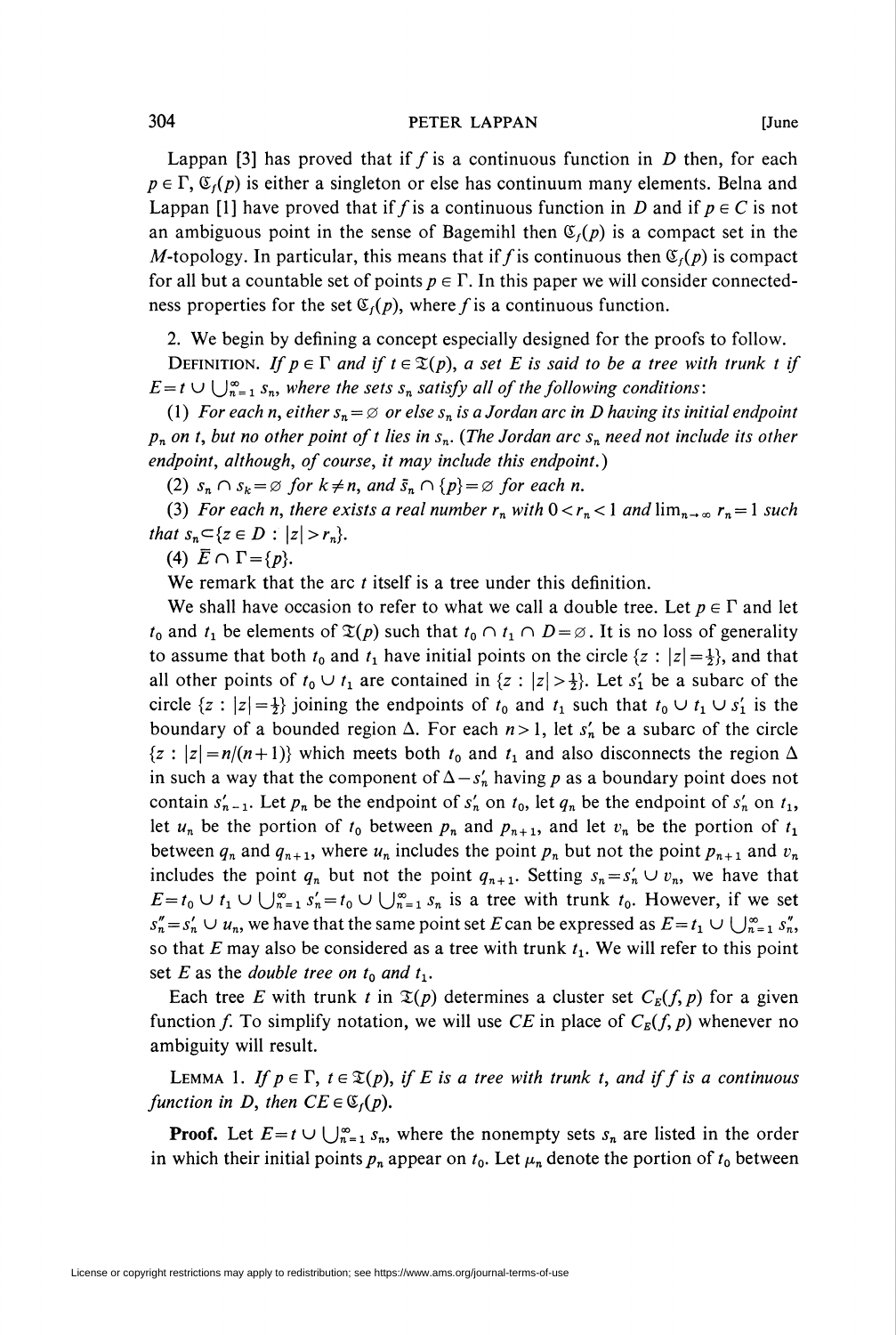$p_n$  and  $p_{n+1}$ , where  $\mu_n$  includes the point  $p_n$  but not the point  $p_{n+1}$ . Then  $s_n \cup \mu_n$  is a lordan arc (possibly not including either of its endpoints). There exists a Jordan arc  $t_n$  which has its initial point at  $p_n$ , its terminal point at  $p_{n+1}$ , and approximates  $s_n \cup \mu_n$  in such a manner that both

(5) 
$$
\sup \{d(z, s_n \cup \mu_n) : z \in t_n\} + \sup \{d(z, t_n) : z \in s_n \cup \mu_n\} < 1/n
$$

and

(6) 
$$
\sup \{d(f(z), f(s_n \cup \mu_n)) : z \in t_n\} + \sup \{d(f(z), f(t_n)) : z \in s_n \cup \mu_n\} < 1/n.
$$

Furthermore, the arcs  $t_n$  can be chosen to satisfy (5) and (6) and such that  $t_n \cap t_{n+1}$  $=\{p_{n+1}\}\$  and  $t_n \cap t_j = \emptyset$  for  $j \geq n+2$ . Setting  $t = \bigcup_{n=1}^{\infty} t_n \cup {p}$ , we have that  $t \in T(p)$  and  $C_t(f, p) = CE \in \mathfrak{C}_f(p)$ .

LEMMA 2. Let  $p \in \Gamma$ ,  $t \in \mathfrak{T}(p)$ , and let E and E' be two trees with the same trunks t such that  $E' \subseteq E$ . Let f be a continuous function in D such that  $CE' \neq CE$ . Given r,  $0 < r < 1$ , there exists a tree E" with trunk t satisfying  $E' \subseteq E'' \subseteq E$  and  $M(CE', CE'')$  $=rM(CE', CE).$ 

**Proof.** We first note that  $CE' \subseteq CE$ , and if  $E' \subseteq E'' \subseteq E$ , then  $CE' \subseteq CE'' \subseteq CE$ . Let r be given,  $0 < r < 1$ , and let  $G = \{z \in D : d(f(z), CE') < rM(CE', CE)\}$ . If  $E' = t \cup \bigcup_{n=1}^{\infty} s'_n$  and  $E = t \cup \bigcup_{n=1}^{\infty} s_n$ , then we may suppose that  $s'_n \subset s_n$  for each n, since the points of E can be redistributed among the arcs  $s_n$ , if necessary, and the arcs  $s'_n$  can be re-indexed as necessary without changing either tree as a point set. There exists a component G' of G and an integer N such that  $s'_n \subset G'$  for  $n \ge N$ . For  $n \ge N$ , let  $s_n^{\prime\prime}$  be the component of  $s_n \cap G'$  containing  $s_n$ , and for  $n < N$  set  $s''_n = s'_n$ . Then, setting  $E'' = t \cup \bigcup_{n=1}^{\infty} s''_n$ , we have  $E' \subseteq E'' \subseteq E$  and also  $M(CE', CE'')$  $=rM(CE', CE)$ , so that E'' is the desired tree.

LEMMA 3. Let f be a continuous function in D, let  $p \in \Gamma$ , let  $t \in \mathfrak{T}(p)$ , and let E be a tree with trunk t. For each  $\xi > 0$  there exists a finite number of trees  $E_n$ ,  $n = 0, 1$ ,  $2, \ldots, m(\xi)$ , each with trunk t such that

$$
t=E_0\subset E_1\subset E_2\subset\cdots\subset E_{m(z)}=E
$$

and  $M(CE_n, CE_{n+1}) < \xi$  for  $0 \le n < m(\xi)$ .

**Proof.** Let  $\xi > 0$  be given and let j be a positive integer such that  $j > 1/\xi$ . Set  $E_0 = t$ . If  $M(CE_0, CE) \leq 1/j$ , then set  $E=E_1$  and we are finished. If  $M(CE_0, CE)$  $> 1/j$ , then by a repeated application of Lemma 2 we can construct a sequence { $E_n$ } of trees, each with trunk t, such that  $E_n \subseteq E_{n+1}$  and  $M(CE_n, CE_{n+1}) = 1/j$  for each n, where we continue the construction as far as possible. Since  $CE_n$  is a subset of the Riemann sphere W, we have that  $CE_{n+1}$  contains a point of W a distance 1/*j* from the set  $CE_n$ . Since W is compact, the construction of the trees  $E_n$  must terminate after a finite number of steps.

This completes the proof of the lemma.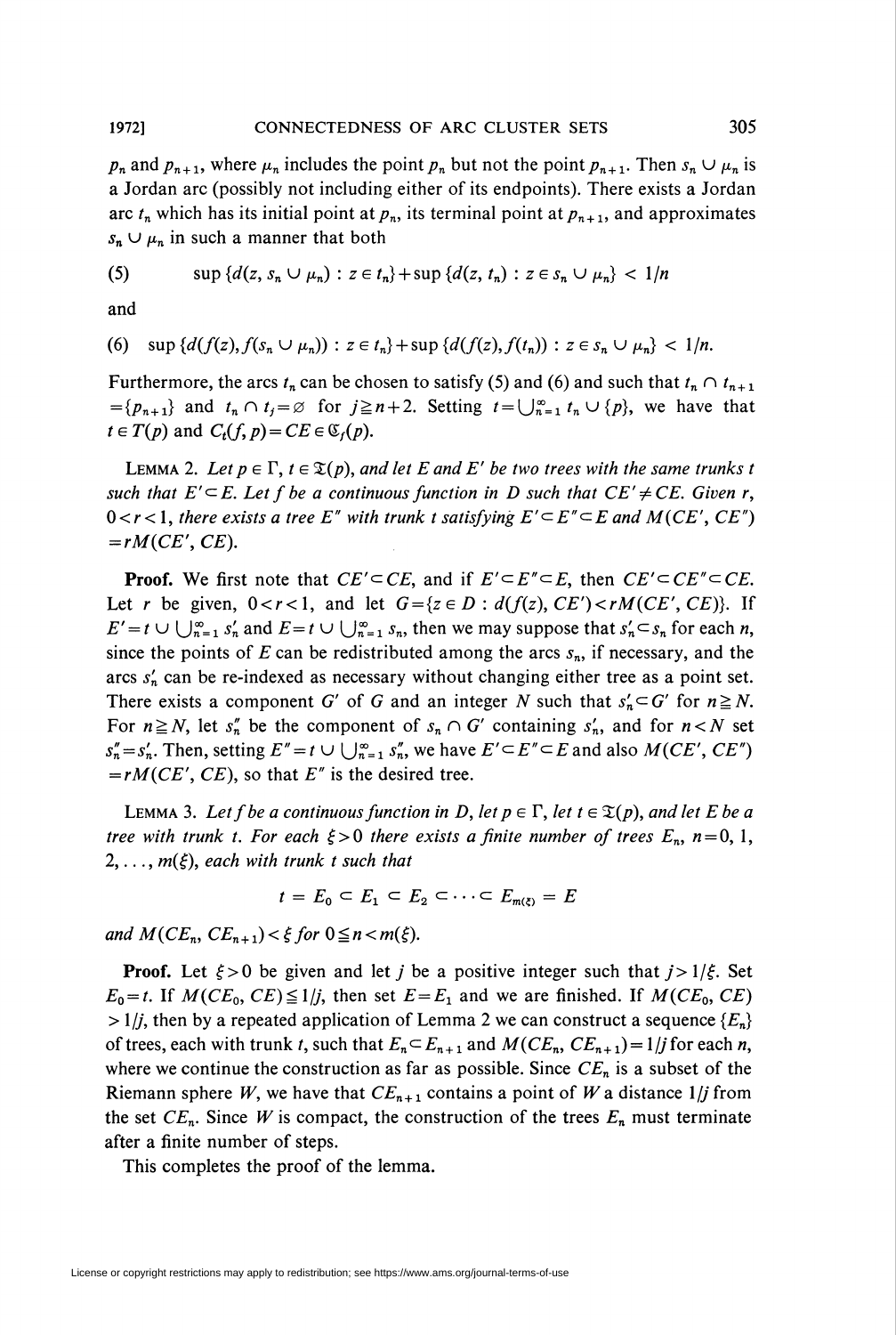#### 306 PETER LAPPAN [June

LEMMA 4. Let f be a continuous function in D, let  $p \in \Gamma$ , let  $t \in \mathfrak{T}(p)$  and let E be a tree with trunk t. There exists a countable collection of trees  $\{E_n : n = 0, 1, 2, ...\}$ each with trunk t, with  $E_0 = t$  and  $E_1 = E$  and such that there exists a sequence  ${a_n}$  of real numbers dense in the interval [0, 1] with  $a_0=0$  and  $a_1=1$  and such that

(7) if  $a_n < a_m$  then  $E_n$  is a subset of  $E_m$ ;

(8) for each  $\xi > 0$  there exist integers  $j > 0$ ,  $k > 1$  such that  $M(CE_0, CE_j) < \xi$  and  $M(CE_k, CE_1) < \xi$ ; and

(9) for each real number x,  $0 < x < 1$ , and each  $\xi > 0$  there exist integers q and s such that  $a_q < x < a_s$  and  $M(CE_q, CE_s) < \xi$ .

**Proof.** By Lemma 3, we can choose a finite collection  $\mathfrak{S}_1$  of trees, each with trunk t, such that  $\mathfrak{S}_1 = \{E_{1,j} : 0 \leq j \leq m_1\}$  with  $t = E_{1,0}, E = E_{1,m_1}$ , and for each j,  $0 \leq j < m_1$ , both  $E_{1,j} \subset E_{1,j+1}$  and  $M(CE_{1,j}, CE_{1,j+1}) \leq \frac{1}{2}$  are satisfied, where the equality holds for all *j* with the possible exception of  $j=m_1-1$ . By repeated application of Lemma 3, we can find a sequence  $\{\mathfrak{S}_n\}$  of finite collections of trees each with trunk t satisfying  $\mathfrak{S}_n \subset \mathfrak{S}_{n+1}$ ,  $\mathfrak{S}_n = \{E_{n,j} : 0 \leq j \leq m_n\}$ ,  $E_{n,0} = t$ ,  $E_{n,m_n} = E$ ,  $E_{n,j}$  $\subset E_{n,j+1}$ , and  $M(CE_{n,j}, CE_{n,j+1}) \leq 1/(n+1)$  for each n and each j,  $0 \leq j < m_n$ , where the equality holds for all n and j with the possible exceptions of those n and j for which  $E_{n,j+1} \in \mathfrak{S}_{n-1}$ .

We now construct the sequence  $\{a_n\}$ . Let  $a_0 = 0$ ,  $a_1 = 1$ , and choose  $a_2, a_3, \ldots, a_{m_1}$ to be the points  $a_{n+1}=n/m_1$ . For  $2\leq j\leq m_1$ , assign  $a_j$  to the tree  $E_{1,j-1}$ . Proceeding inductively, we assume that to each tree in  $\mathfrak{S}_n$  we have assigned a unique number  $a_i$ with the property that each interval in  $[0, 1]$  of length  $1/n$  contains at least one of the numbers  $a_0, a_1, \ldots, a_{m_n}$ , and that the order of size of the numbers  $a_j$  corresponds to the order under set inclusion of the corresponding trees of  $\mathfrak{S}_n$ . We can then assign to each of the  $(m_{n+1} - m_n)$  trees in  $\mathfrak{S}_{n+1} - \mathfrak{S}_n$  a number  $a_i$ , where the number  $a_j$  is assigned in such a way that the order of size of the numbers  $a_i$ ,  $0 \le j \le m_{n+1}$ , corresponds to the order under set inclusion of the corresponding trees in  $\mathfrak{S}_{n+1}$ , and such that if  $k$  new numbers are assigned to an interval  $I$  determined by adjacent numbers corresponding to trees in  $\mathfrak{S}_n$ , then the new numbers will divide the interval *I* into  $(k+1)$  intervals of equal length. By this construction, the set  $\{a_n : n = 0, 1, \ldots, n\}$ 2,...} is a dense subset of the interval [0, 1]. We may now list the trees in  $\bigcup \mathfrak{S}_n$  as  $E_0, E_1, E_2, \ldots$  in such a way that (7), (8), and (9) are satisfied.

3. We are now in a position to state and prove some results concerning the connectedness of  $\mathfrak{C}_f(p)$ .

THEOREM 1. Let f be a continuous function in D, let  $p \in \Gamma$ , let  $t \in \mathfrak{T}(p)$ , and let E be a tree with trunk t. There exists a continuous function  $\pi_E$  from [0, 1] into  $\mathfrak{C}_f(p)$ such that  $\pi_E(0) = C_t(f, p)$  and  $\pi_E(1) = CE$ .

**Proof.** Let  $\{a_n\}$  and  $\{E_n\}$  be as described in Lemma 4. Define  $\pi_E(x) = \bigcap_{a_n \ge x} CE_n$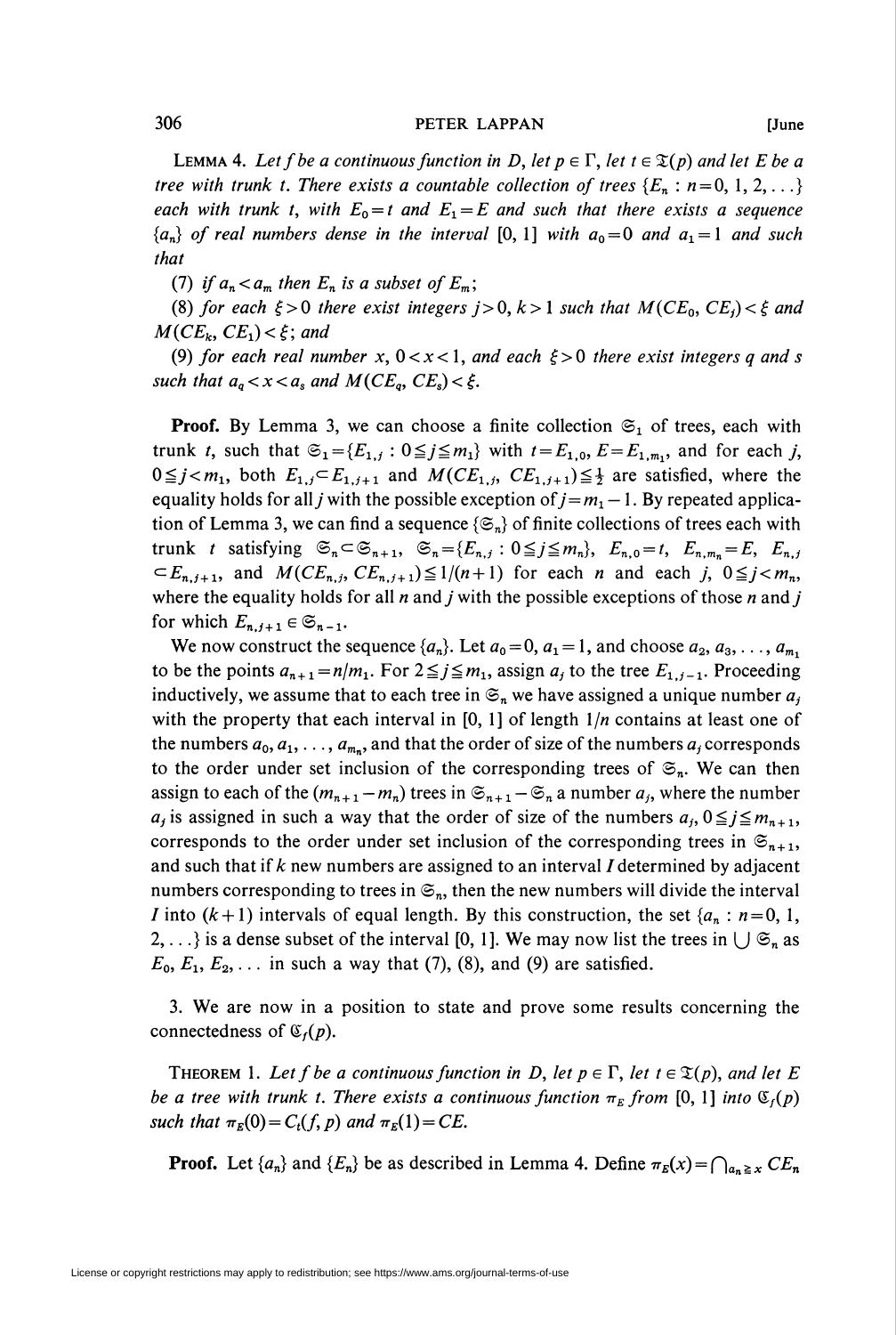for each  $x \in [0, 1]$ , and let  $E(x) = \bigcap_{a_n \ge x} E_n$ . For  $0 < x < 1$  and  $\xi > 0$ , by (7) and (9) there exist numbers  $a_q$  and  $a_s$  such that  $a_q < x < a_s$ ,  $E_q \subset E(x) \subset E_s$ ,  $CE_q \subset CE(x)$  $\subset CE_s$ , and  $M(CE_q, CE_s) < \xi$ . It follows that  $CE(x) = \pi_E(x)$  so that  $\pi_E(x) \in \mathfrak{C}_f(p)$ by Lemma 1 and  $\pi_E$  is continuous on the open interval (0, 1). By using (8) in place of (9), we obtain in a similar manner that  $\pi_E$  is continuous at  $x = 0$  and at  $x = 1$ . Thus  $\pi_E$  is the desired function.

THEOREM 2. If f is a continuous function in D and if  $p \in \Gamma$ , then  $\mathfrak{S}_f(p)$  is arcwise connected in the M-topology.

**Proof.** We will show that for each pair of arcs  $t_1, t_2 \in \mathcal{X}(p)$  there is a continuous function  $\pi$  from [0, 1] into  $\mathfrak{C}_f(p)$  such that  $\pi(0) = C_{t_1}(f, p)$  and  $\pi(1) = C_{t_2}(f, p)$ .

If  $C_{t_1}(f, p) = C_{t_2}(f, p)$ , then we can define  $\pi(x) = C_{t_1}(f, p)$  for  $0 \le x \le 1$  and we are finished.

If  $C_{t_1}(f, p) \neq C_{t_2}(f, p)$  and if  $t_1 \cap t_2 = \{p\}$ , then we may assume that  $t_1$  and  $t_2$  both originate on the circle  $\{z : |z| = \frac{1}{2}\}$ . Let E be the double tree on  $t_1$  and  $t_2$  and consider E first as a tree with trunk  $t_1$ . By Theorem 1 there exists a continuous function  $\pi_E$  from [0, 1] into  $\mathfrak{C}_f(p)$  such that  $\pi_E(0) = C_{t_1}(f, p)$  and  $\pi_E(1) = CE$ . Now let  $E' = E$ , where  $E'$  is considered as a tree with trunk  $t_2$ . Again, by Theorem 1, there exists a continuous function  $\pi_{E'}$  from [0, 1] into  $\mathfrak{C}_f(p)$  such that  $\pi_{E'}(0) = C_{t_0}(f, p)$  and  $\pi_{E'}(1) = CE'$ . The function  $\pi(x)$ , defined such that  $\pi(x) = \pi_E(2x)$  for  $0 \le x \le \frac{1}{2}$  and  $\pi(x) = \pi_{E'}(2 - 2x)$  for  $\frac{1}{2} \le x \le 1$ , is a continuous function from [0, 1] into  $\mathfrak{C}_f(p)$ with  $\pi(0) = C_{t_1}(f, p)$  and  $\pi(1) = C_{t_2}(f, p)$ , so that  $\pi$  is the desired function in this case.

Finally, if  $t_1 \ncap I_2 \ncap D \neq \emptyset$  then there exists an arc  $t_3 \in \mathfrak{T}(p)$  such that  $t_1 \ncap I_3$  $= {p} = t_2 \cap t_3$ . By the argument just completed there exist continuous functions  $\pi_1$  and  $\pi_2$  from [0, 1] into  $\mathfrak{C}_f(p)$  such that  $\pi_1(0) = C_t(f, p), \pi_1(1) = C_{t_3}(f, p), \pi_2(0)$  $=C_{t_3}(f, p)$ , and  $\pi_2(1) = C_{t_2}(f, p)$ . We obtain the desired function  $\pi$  by taking  $\pi(x) = \pi_1(2x)$  for  $0 \le x \le \frac{1}{2}$ , and  $\pi(x) = \pi_2(2x-1)$  for  $\frac{1}{2} \le x \le 1$ . This completes the proof of the theorem.

Remark. The proof of Theorem 2 involves a reasonably smooth shift of trees with a fixed trunk with one "discontinuity" by considering the same point set as different trees with different trunks. The elements of  $\mathfrak{T}(p)$  corresponding to these two trees are not at all close together in any intuitive sense. It would seem reasonable that an arc in  $\mathfrak{C}_f(p)$ , i.e. the continuous function  $\pi$  in Theorem 2, would describe a smooth shift in elements of  $\mathfrak{T}(p)$ , without a "discontinuity" of the sort mentioned. A proof of Theorem 2 involving such a smooth shift, without any "discontinuity" of the type mentioned, would be highly desirable.

Theorem 2 shows that  $\mathfrak{C}_r(p)$  is an arcwise connected set, and hence a connected set whenever f is continuous. However, it is not true that  $\mathfrak{C}_i(p)$  need be locally connected, much less locally arcwise connected, where  $f$  is continuous.

THEOREM 3. There exists a function f continuous in D for which  $\mathfrak{C}_f(1)$  is not locally connected.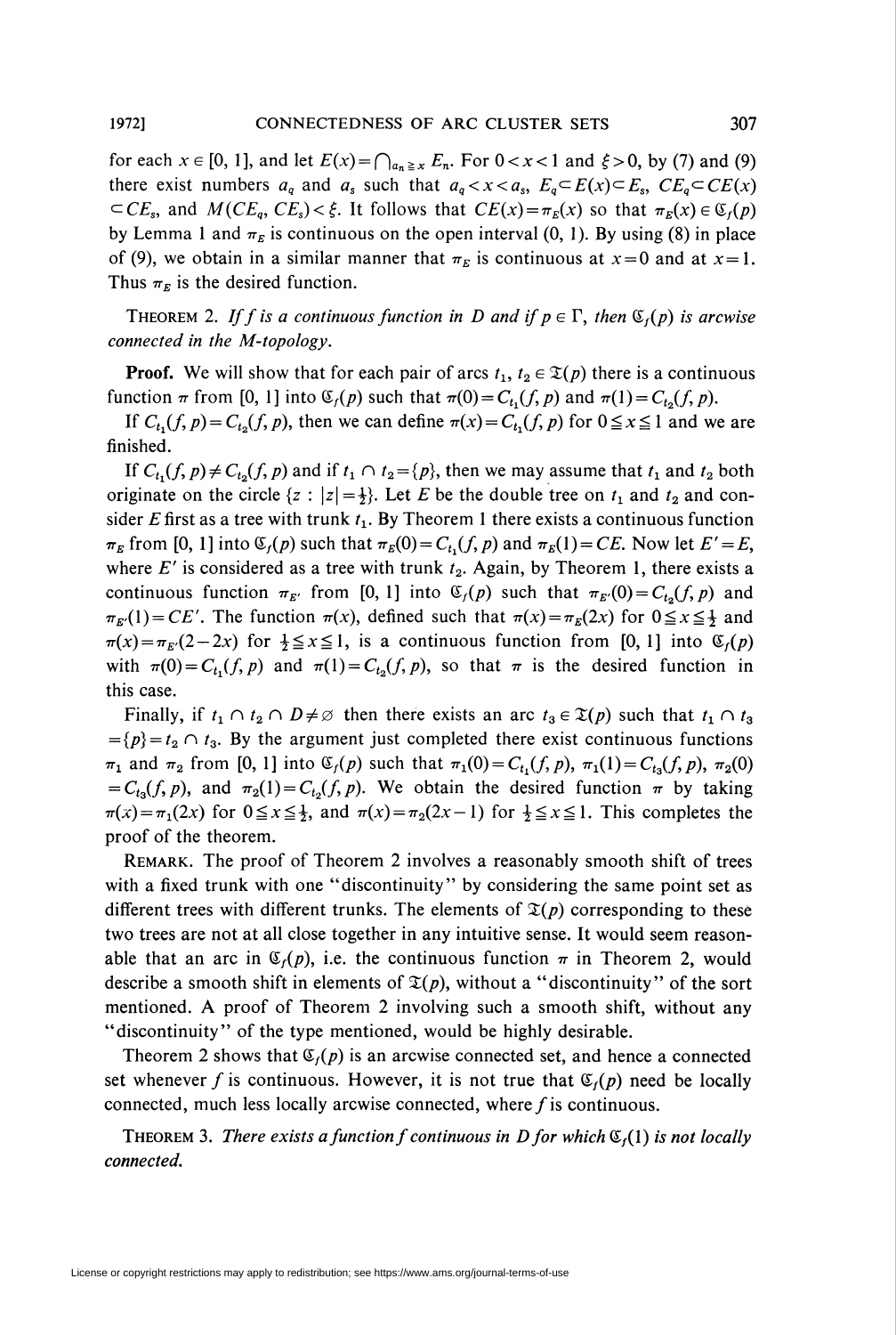**Proof.** Let  $A_n$  be the chord of D given by

$$
A_n = \{ z \in D : \arg(z - 1) = \pi/2 + 1/n \},\
$$

let  $z_n = (1/n)e^{i/n}$  and let  $w_n = e^{i/n}$ ,  $n=1, 2, 3, \ldots$  Define f on the set  $\{z : \arg (z - 1) \geq \pi\}$ by  $f(z) = 0$  there. For all odd n, define  $f(z) = z_n$  for  $z \in A_n$ , while for all even n define  $f(z) = w_n$  for  $z \in A_n$ . For these z satisfying  $\pi/2 + 1/(n+1) < \arg(z-1) < \pi/2 + 1/n$ , define  $f(z) = ta_n + (1-t)a_{n+1}$  for  $\arg((z-1)) = \frac{\pi}{2} + \frac{1}{(n+1) + t}{n(n+1)}$ ,  $0 < t < 1$ ,  $n=1, 2, \ldots$ , where  $a_n$  and  $a_{n+1}$  are the values assumed by  $f(z)$  on  $A_n$  and  $A_{n+1}$ , respectively. Finally, for z such that  $\pi/2 + 1 < \arg(z-1) < \pi$ , define

 $f(z) = (2e^{i}/(\pi-2))(\pi-\arg(z-1)).$ 

The function  $f$  is now defined as continuous in  $D$ .

The value 0 is an asymptotic value of f at 1 so  $\{0\} \in \mathfrak{C}_f(1)$ . If  $\xi$  is given such that  $0 < \xi < \frac{1}{2}$ , then there exist points  $z_{n_1}$  and  $z_{n_2}$ ,  $n_1$  and  $n_2$  both odd, such that  $0 < d(0, z_{n_1}) < \xi$ ,  $0 < d(0, z_{n_2}) < \xi$ . But the points  $z_{n_1}$  and  $z_{n_2}$  are located in different components of  $\{z : |z| < \xi\} \cap C_D(f, 1)$ . It follows that  $\mathfrak{C}_f(1)$  is not locally connected.

4. In light of Theorem 2, it would be interesting to be able to list elements of  $\mathfrak{C}_i(p)$  in a systematic (i.e., continuous) manner. The following result shows that this is not possible.

THEOREM 4. There exists a continuous function  $f$  in  $D$  for which there is no continuous function from the real line onto  $\mathfrak{C}_f(1)$ .

**Proof.** Let P denote the Cantor ternary set on [0, 1], let  $\{I_n\}$  be the open intervals removed from [0, 1] to obtain P, let  $y_n$  be the midpoint of  $I_n$ . For each  $\theta$ ,  $-\pi/2 < \theta$  $<\pi/2$ , let  $L(\theta)$  be the chord

$$
L(\theta) = \{z \in D : \arg(z - 1) = \pi + \theta\}.
$$

For each  $n=1, 2, 3, \ldots$ , let  $A_n = \{z \in D: |z-1| \leq 1/n, \arg (z-1)-\pi \in I_n \},\$  $B_n = \{z \in D : |z-1| \geq 1/(n-1), \arg (z-1)-\pi \in I_n\}$ , and  $C_n = \{z \in D : \frac{1}{n} < |z-1| < \frac{1}{n-1}, \arg (z-1)-\pi \in I_n\}.$ 

(Interpret  $B_1 = \emptyset$  and  $C_1 = \{z \in D : |z-1| > 1, \arg (z-1) \in I_1\}$ .) For each  $x \in P$ , let  $S_x$  be the line segment from x to the point  $\frac{1}{2} + i$  and let  $K = \bigcup \{S_x : x \in P\}$ .

We begin to define a continuous function f on the unit disk by setting  $f(z) = 0$ for  $z \in L(\theta)$ ,  $\theta < 0$ , setting  $f(z) = 1$  for  $z \in L(\theta)$ ,  $\theta \ge 1$ , and setting  $f(z) = \theta$  for  $z \in L(\theta)$ ,  $\theta \in P$ . Then f is defined at each z except for those z on some  $L(\theta)$ ,  $\theta \in \bigcup I_n$ . For  $\theta \in I_n$  and  $z \in L(\theta)$ , we have  $z \in A_n \cup B_n \cup C_n$ . If  $z \in B_n$ , set  $f(z) = \theta$  and if  $z \in L(\gamma_n)$  $\bigcap A_n$ , set  $f(z) = \frac{1}{2} + i$ . Let  $x_{n,1}$  and  $x_{n,2}$  be the right- and left-hand endpoints of  $I_n$ . If  $\theta \in (x_{n,1},y_n)$  and  $z \in L(\theta) \cap A_n$ , and if  $\theta = tx_{n,1} + (1-t)y_n$ ,  $0 < t < 1$ , set  $f(z)$  $= tx_{n,1} + (1-t)(\frac{1}{2}+i)$ , while if  $\theta \in (y_n, x_{n,2})$  and  $z \in L(\theta) \cap A_n$ , and if  $\theta = sx_{n,2}$  $+(1-s)y_n$ ,  $0 < s < 1$ , set  $f(z) = sx_{n,2} + (1-s)(\frac{1}{2}+i)$ . Finally if  $\theta \in I_n$ , and  $z \in L(\theta)$  $C_n$ , let  $a = L(\theta) \cap \{z : |z-1| = 1/n\}$  and  $b = L(\theta) \cap \{z : |z-1| = 1/(n-1)\}$  and

License or copyright restrictions may apply to redistribution; see https://www.ams.org/journal-terms-of-use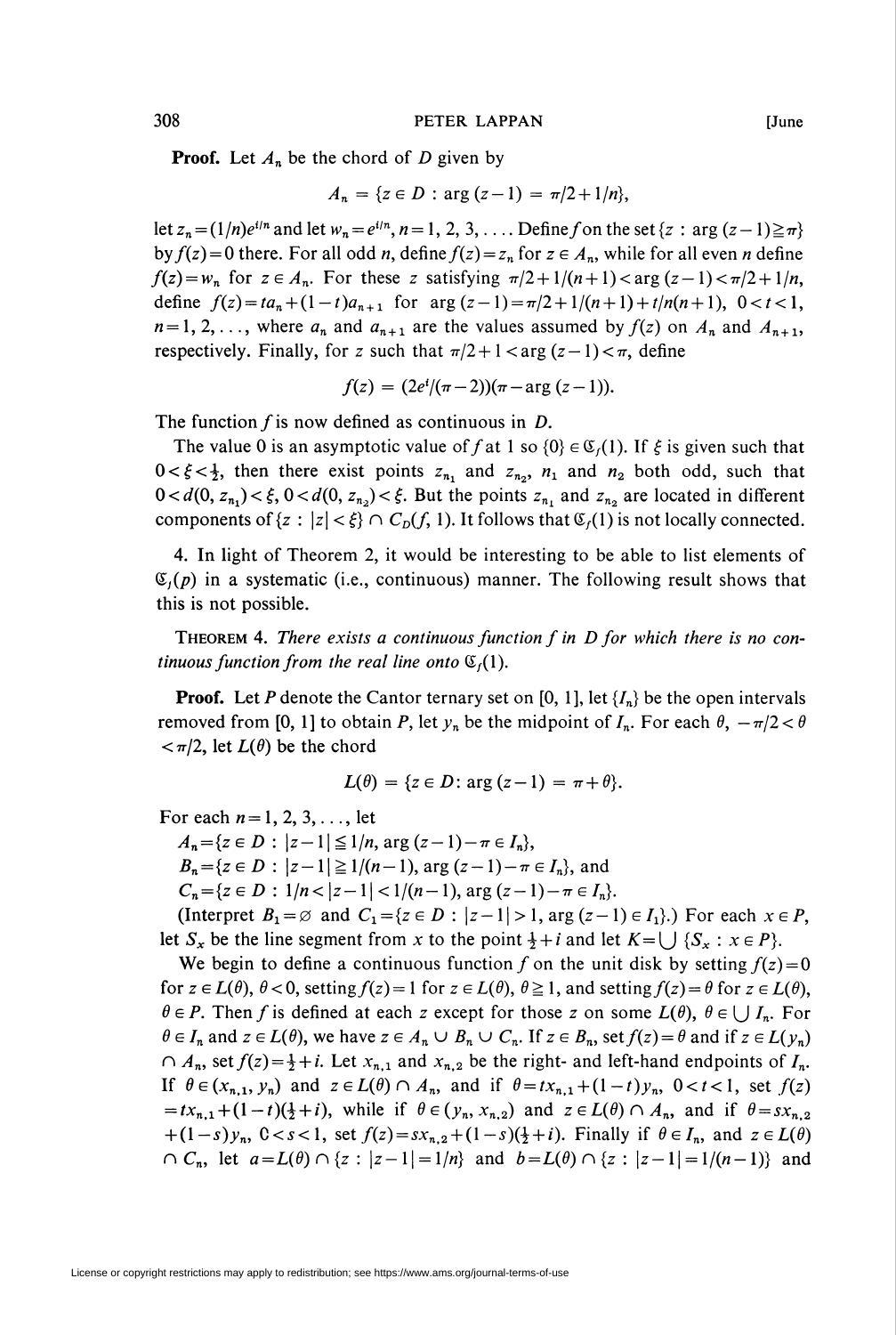letting  $z = ta + (1-t)b$ ,  $0 < t < 1$ , define  $f(z) = tf(a) + (1-t)f(b)$ . (For  $z \in C_1$ , take  $a=L(\theta) = \{z : |z-1|=1\}$  and set  $f(z) = f(a)$ .) The function f is now defined on all of D and continuous there,  $C_p(f, 1) = K$  and for each  $x \in P$  we have  $\{x\} \in \mathfrak{C}_f(1)$ .

Suppose that  $\pi$  is a continuous function for the real line onto  $\mathfrak{C}_r(1)$ . For each  $x \in P$ , let  $t_x$  be an element of  $\pi^{-1}(x)$ . Since the set  $P^1={t_x : x \in P}$  is uncountable, there exists a point  $t^1$  which is a limit point of the set  $P^1$ . Let  $\{t_n\}$  be a monotone sequence of points in  $P<sup>1</sup>$  converging to  $t<sup>1</sup>$ . For each s there must exist a point  $t<sub>n</sub><sup>1</sup>$ between  $t_n$  and  $t_{n+1}$  such that  $\frac{1}{2} + i \in \pi(t_n^1)$  by the continuity of  $\pi$ . But  $\pi(t^1) =$  $\lim_{n\to\infty} \pi(t_n)$  is a subset of P, while  $\pi(t^1) = \lim_{n\to\infty} \pi(t_n^1)$  is a continuum containing  $\frac{1}{2} + i$ . It follows that the continuity of the function  $\pi$  is untenable, so the theorem is proved.

Theorem 4 may be interpreted as saying that the topological space  $\mathfrak{C}_r(1)$  is not a Peano continuum.

Remark. Neither of the examples constructed in the proofs of Theorems 3 and 4 are meromorphic functions. It would be interesting if meromorphic functions satisfying these theorems could be found. The construction of meromorphic functions with the desired properties appears to the author to be very difficult.

5. In what has preceded, we have dealt only with the local situation at a single point p. We now make a brief consideration of the global situation.

Let f be a function mapping D conformally onto  $D-S$ , where S is the spiral  ${z = re^{i\theta} : r = \theta/(\theta + \pi), \theta \geq \pi}.$  There exists a point  $p_0 \in \Gamma$  such that for each  $t \in T(p_0)$  we have  $C_t(f, p_0) = \Gamma$ , while for each point  $p \in \Gamma - \{p_0\}$  the cluster set  $C_D(f, p)$  is a singleton set. It follows that  $\bigcup \{ \mathfrak{C}_f(p) : p \in \Gamma \}$  is not a connected set, so that the most obvious attempt at an analogue to Theorem 2 in a global setting is not valid.

However, if we broaden the family of cluster sets under consideration we can find a valid global version of Theorem 2. Let  $\mathfrak X$  be the family of all Jordan arcs  $z(t)$ ,  $0 \le t < 1$ , in D for which  $|z(t)| \to 1$  as  $t \to 1$ . Then  $\mathfrak X$  includes arcs other than those with an endpoint on  $\Gamma$ . If f is a continuous function in D and  $t \in \mathcal{X}$ , let

$$
C_t(f) = \bigcap_{0 \leq r < 1} \mathrm{Cl}\left(f(t) \cap \{z : r < |z| < 1\}\right)
$$

and let  $\mathfrak{E}^*(f) = \{C_t(f) : t \in \mathfrak{T}\}\$ . Then Theorem 2 is valid with  $\mathfrak{T}$  and  $\mathfrak{E}^*(f)$  used in place of  $\mathfrak{T}(p)$  and  $\mathfrak{C}_f(p)$ , respectively. To prove this we need only modify the definition of a tree by allowing the trunk to be in  $\mathfrak T$  rather than  $\mathfrak T(p)$  and by eliminating condition (4) from the definition. It is then easy to modify all of the proofs of the lemmas and Theorems 1 and 2 to obtain the result. It should be noted that Theorems 3 and 4 remain valid with  $\mathfrak X$  and  $\mathfrak G^*(f)$  in place of  $\mathfrak T(p)$  and  $\mathfrak G_f(p)$ , respectively, because it is easy to modify each of the functions constructed so that  $\mathfrak{C}_f(1) = \mathfrak{C}^*(f)$  for each function.